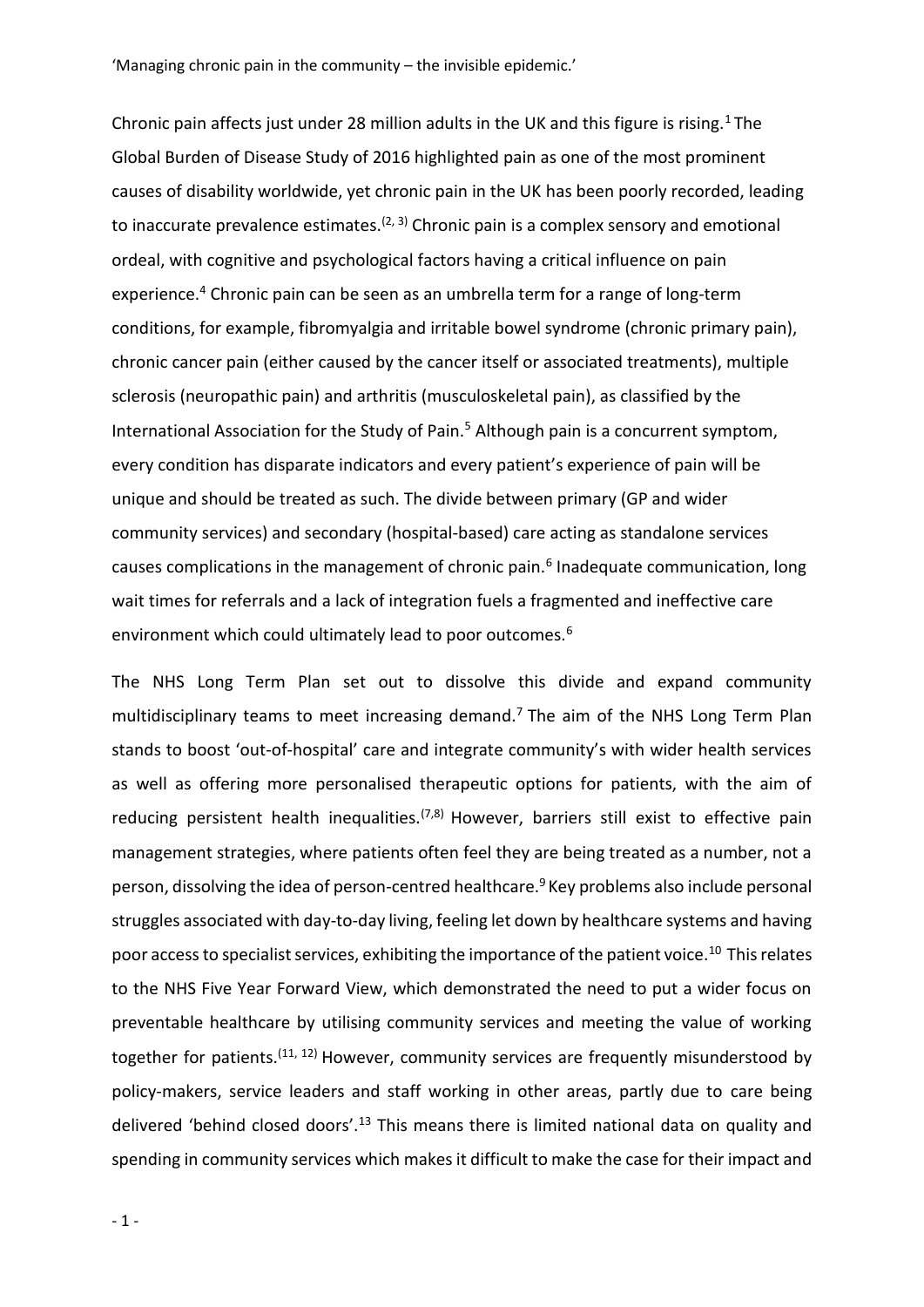value.<sup>13</sup> Even though an estimated  $£10$  billion of the NHS budget is spent on community services, there are indications that these have remained static despite growing demand and a survey by NHS Providers showed that more than half of trusts reduced their community funding in 2018/19.<sup>13</sup>Ultimately, these increasing pressures are compromising the availability and quality of care, extending the disconnection between the rhetoric and reality of community services and leaving people without the support they need.<sup>13</sup>

Chronic pain has a profound impact on those diagnosed, as well as society.<sup>14</sup> Arthritis and musculoskeletal conditions affect over 17 million people across the UK, accounting for 30 million working days lost each year.<sup>14</sup> Chronic pain prevalence rises steadily with increasing age, affecting up to 62% of the population over the age of 75 years, suggesting the burden of pain may continue to increase in line with an ageing population.<sup>1</sup> This highlights the need for chronic pain to be seen as a global health priority, understanding that pain is a multifaceted, interdisciplinary problem.<sup>15</sup> All too frequently pain is seen as a symptom of disease rather than as a disease state itself, which has contributed to its neglect, undertreatment and misdiagnosis.<sup>15</sup> The Chronic Pain Policy Coalition Group have addressed the need for a National Advisory Group to be commissioned to develop a national strategy on pain as well as establish policy to keep individuals in the workplace.<sup>3</sup> Conditions such as back pain cost the NHS around £400 million per year and treating the two most common forms of arthritis sets the economy back £10.2 billion in direct expenses to the NHS and wider healthcare system in 2017 alone, rising to £118.6 billion over the next decade.<sup>16</sup>

There is a lack of awareness of chronic pain in our society which is being challenged by charities such as the Pain Relief Foundation and Versus Arthritis, who campaign for fair treatment and invest in research to enable people with chronic pain to live active and fulfilling lives.<sup>17</sup> Chronic pain can be viewed as unseen, unequal and unfair in line with the latest report from Versus Arthritis, highlighting the other debilitating aspects of living with pain which includes: poor mental health, wellbeing, sleep, physical ability and quality of life, becoming a tipping point where people struggle to cope and maintain their independence.<sup>18</sup>

This demonstrates the urgency to invest in the services and support people need to improve quality of care.18 The Health and Social Care Act 2012 provided clinicians the opportunity to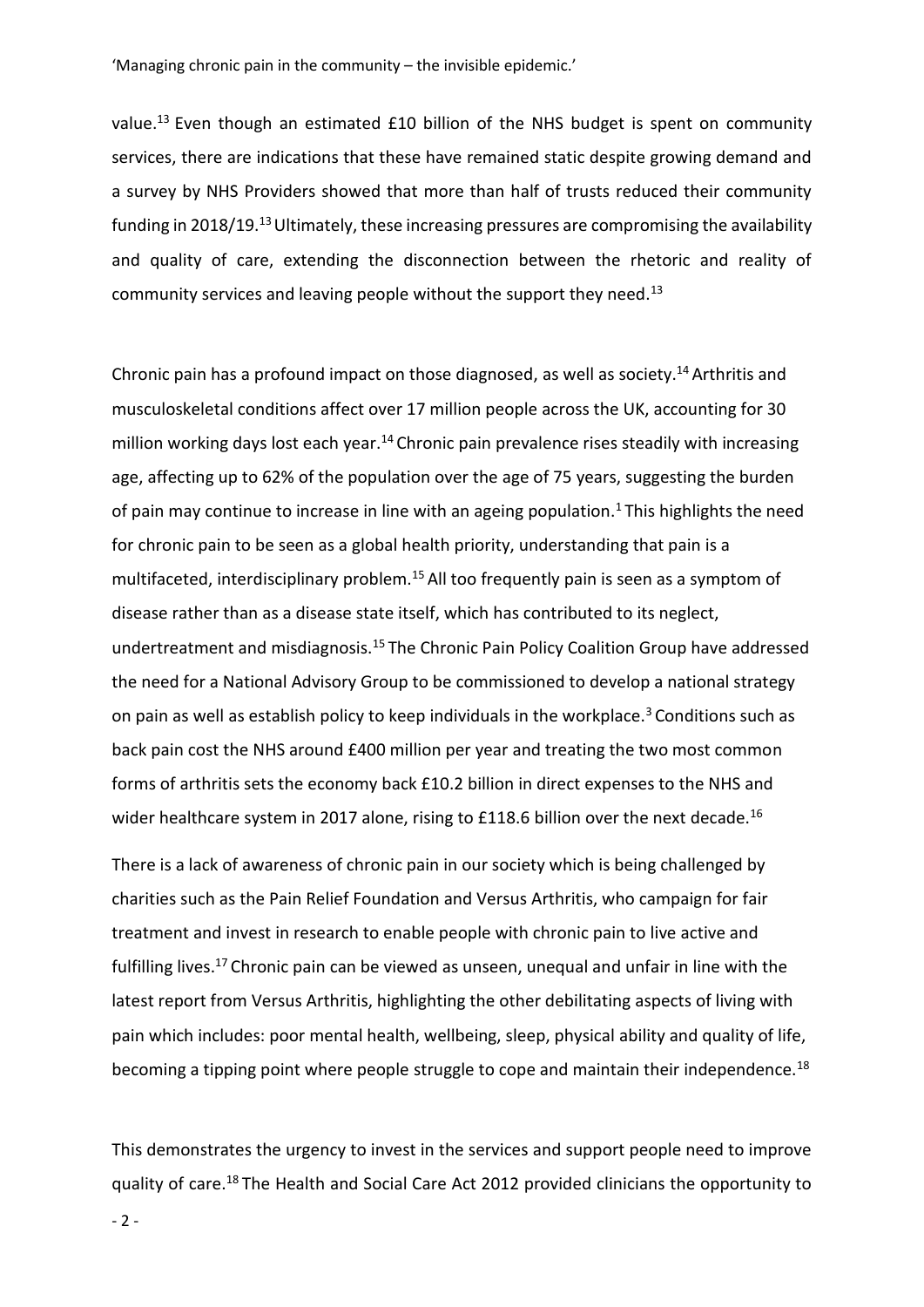shape services locally through the introduction of clinical commissioning groups (CCGs) that could identify local health needs and purchase services from across the NHS, charities, and private sector to ensure funding is spent more effectively and support patients locally. <sup>(19,20)</sup> There is, therefore, not one universal approach or service across the UK that patients with chronic pain can access, as different areas have commissioned services based on local healthcare needs. This has been affected by the significant financial challenges that the NHS is facing, with the redesigning of services intended to promote patient-centred care but at the same time decommission services that are not seen to be clinically effective.<sup>21</sup> This could lead to the quality of pain services being dictated by where patients live, fuelling health inequalities. Pain services should be prioritised in the same way as other long-term conditions where there is equity of provision across socioeconomic strata.<sup>21</sup> However, since 2010 levels of deprivation and exclusion have intensified, leading to poorer health from decreased funding which has threatened the delivery of services. The health survey for England identified that those living in deprived areas were more likely to report having chronic pain  $(41\%)$ .  $(22, 2)$  This links to the next steps of integrating care, which was developed by NHS England and NHS Improvement in 2020.<sup>22</sup> This puts a focus on 'place' (where people live) as a vital building block for integration.<sup>23</sup> The ambition is to offer these local populations access to clear advice on staying well, access preventative and joined-up care services through provider collaborations, both within and between places through 'horizontal integration'.<sup>23</sup>Therefore, CCGs have a duty to improve the quality of services provided to reduce these health inequalities and ensure pain management services are appropriately commissioned.<sup>21</sup>

Partnership working in Accountable Care Systems (ACS') is beneficial to patients seeking pain services, as highlighted by the Berkshire West CCGs, which developed a new multidisciplinary service to manage chronic pain, which refers patients directly to a single pain pathway where they can access specialist resources with a personalised treatment plan.<sup>24</sup> This has resulted in 92% of referred patients being seen in six weeks, a figure which was previously between seven and nine months due to strain on outpatient services.<sup>24</sup> Furthermore, an estimated saving of more than £200k a year, by creating a streamlined referral process which develops a collaborative approach to pain management.<sup>24</sup> There is no stronger case for managing pain in the community, where personalised care can be coordinated with members of the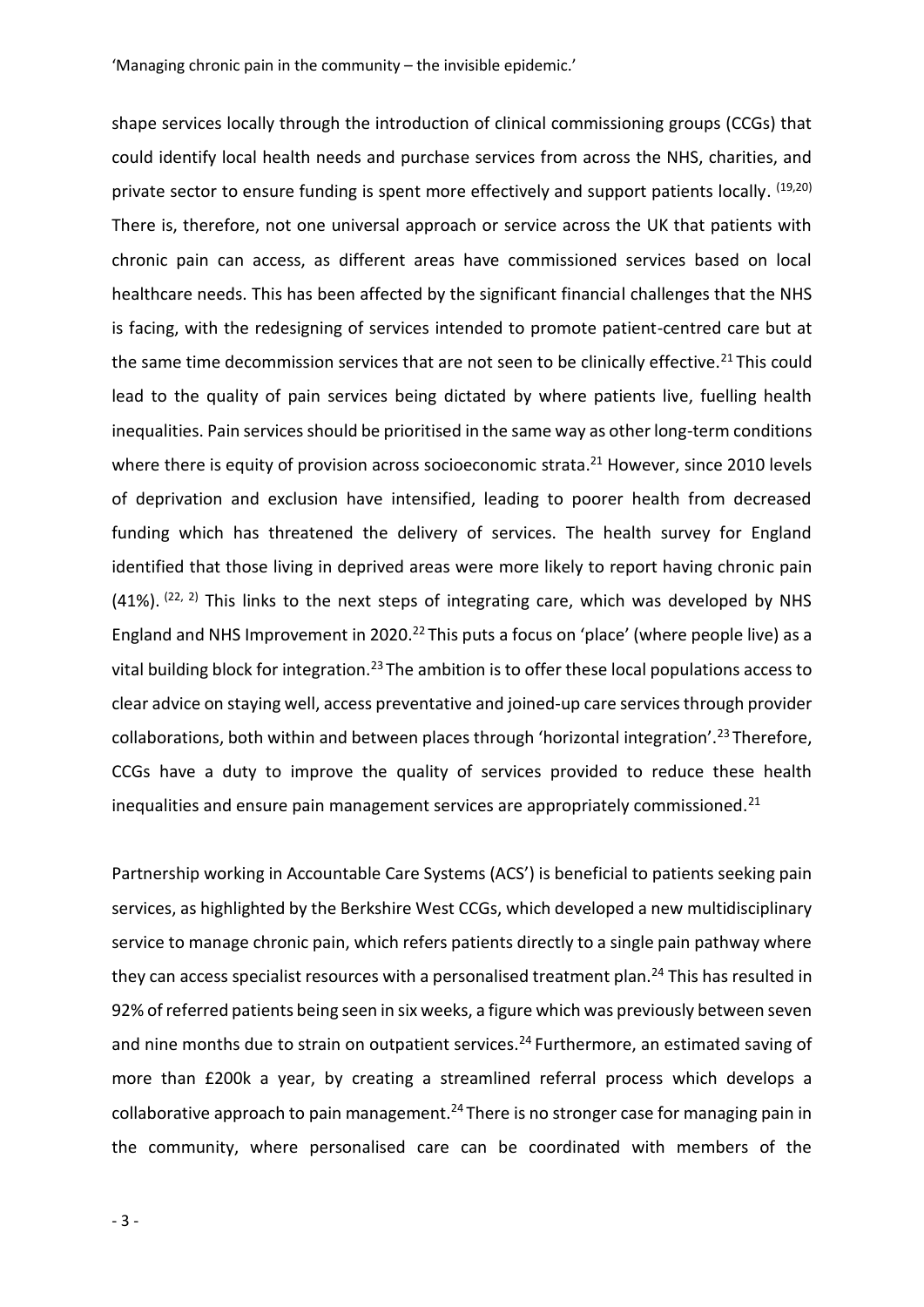multidisciplinary team to embed shared-decision making and empower service users with accessible information that can guide them to a pain-free future.

The latest research is changing the way we diagnose and manage chronic pain. Earlier this year, the National Institute for Health and Care Excellence (NICE) published new, controversial guidance on how chronic pain should be assessed and managed, which has left many questioning whether it's fit for purpose. The guidelines are based on the ICD-11 Classification of Disease, which splits chronic pain into primary (pain with no clear underlying cause) and secondary (exists when an underlying condition accounts for the pain) states but notes they can also coexist.<sup>25</sup> Concerns have been raised that the new classification does not reflect clinical practice or the current research base, implying that the mechanisms of pain are only partially understood and fails to acknowledge the individual make-up of the patient.<sup>25</sup> The guideline does not recommend pain management programmes, due to showing no difference in quality of life and uncertainty about its cost effectiveness.<sup>26</sup> This could negatively impact communities, as these specialist services are often commissioned by CCGs to meet the needs of the local area, by ensuring equity of provision.<sup>21</sup> If these services are no longer recommended, care will become further fragmented, leaving service users confused and in a cycle of continuous pain, additional referrals and poor outcomes from a lack of joined-up, integrated care that NHS England has sought to improve.<sup>21</sup>

The guideline also recommends that GPs refrain from prescribing useful medications that patients use to manage pain, including antiepileptic drugs (such as gabapentinoids).<sup>26</sup> Instead, recommending that pharmacological management should focus on the use of antidepressants including psychological therapies.<sup>26</sup> This could be positively implemented into an integrated care plan, using a holistic approach towards pain management. However, this could be seen as a disheartening blow to the chronic pain community, that an organisation responsible for producing guidance that promotes good health would imply that chronic pain is a psychological phenomenon, rather than a multi-faceted and complex sensation that is bound by a holistic care model. Furthermore, the recommendation of treatment modalities such as acupuncture could suggest that the majority of primary pain is likely to be musculoskeletal, yet chronic primary pain is difficult to diagnose with no single pathophysiological mechanism or test to identify it.  $(25,27)$  It should be noted that the guideline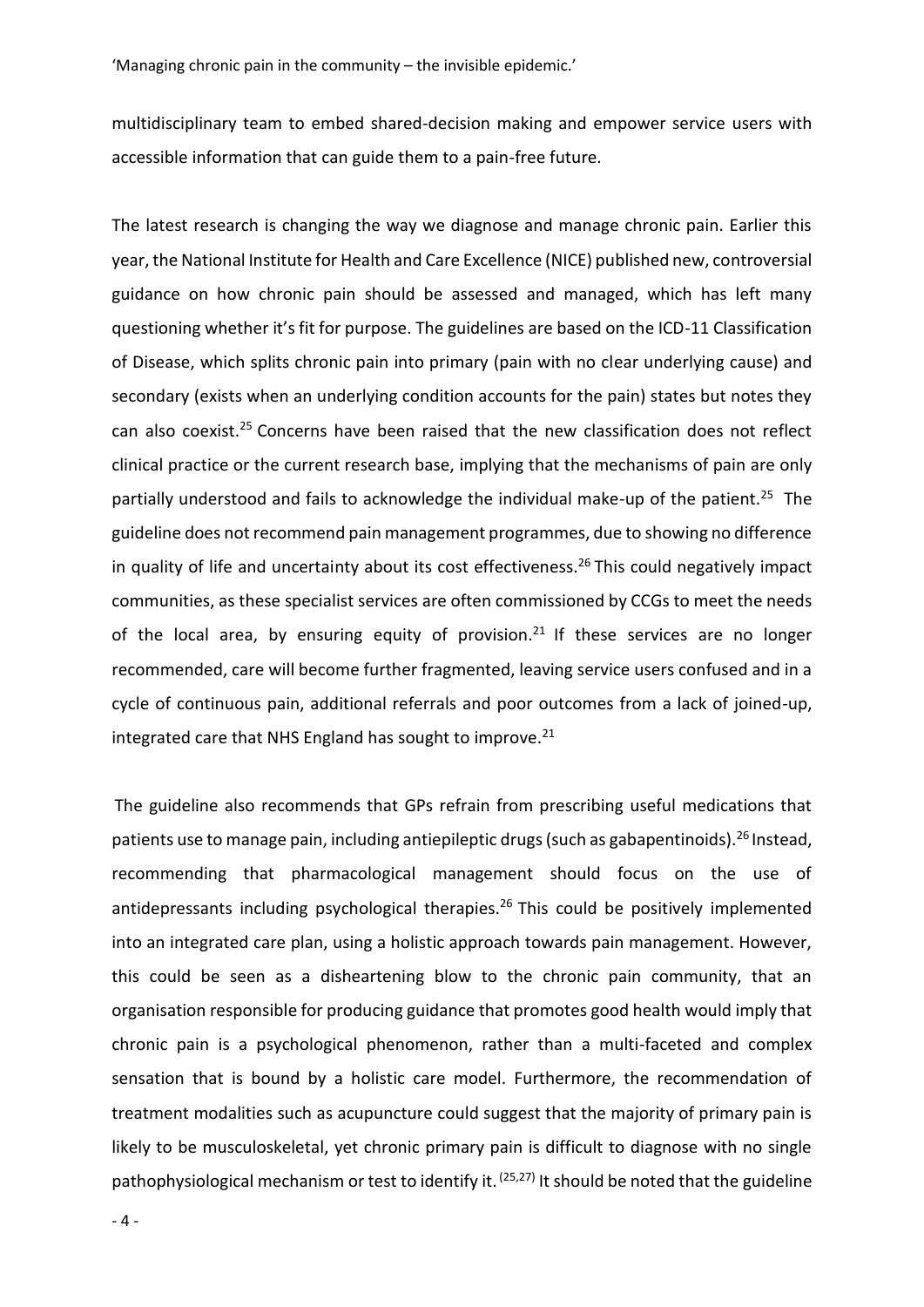does not cover management of secondary pain, even though patients can experience both forms, causing confusion and adverse treatment plans. 25

To see a benefit from this guidance, there needs to be a review of pain services, their delivery and how they interact from first contact to specialist level intervention.<sup>25</sup> As highlighted previously, the availability and delivery of services is highly variable across the country.<sup>25</sup> Nonetheless, a recent policy paper has emphasised the goal of joined up care for everyone in England, where public health and social care systems should continue to seek out ways to connect, to ensure the health and care needs of people are met.<sup>28</sup> Overall these uncertainties could negatively affect community managed services, from healthcare professionals questioning their treatment decisions. However, the recommendation of patient-centred assessment and requirement of shared decision-making is a positive step in uniting care into the community, where the multidisciplinary team can create constructive goals with patients.<sup>25</sup> To fulfil this, there is a need for these services to have adequate time with patients to enable management to be properly set-up, as 83% of surveyed primary care clinicians stated it was difficult to add on chronic pain management to their regular visit which is a limiting factor for optimal pain control.<sup>29</sup> It's likely that time constraints, difficulty in identifying the causes of pain and uncertain guidance may result in chronic pain being undiagnosed and poorly managed.<sup>29</sup>

The aetiology and pathophysiology of many chronic pain conditions are poorly understood. Funding the latest pain research will allow us to make interventions more specific by having a greater understanding of the mechanisms of pain and how to focus our management on these, drawing on biopsychosocial elements. For example, fibromyalgia is a chronic pain condition characterised by widespread pain, augmented pain sensitivity to mechanical pressure and cold temperatures as well as fatigue and emotional distress.<sup>30</sup> The current treatment strategies for fibromyalgia focus around lifestyle changes, exercise, and drug therapy even though there is a poor understanding of the pathophysiology.<sup>30</sup>

Research funded by the Liverpool Pain Relief Foundation, Versus Arthritis and Medical Research Council in collaboration with two Swedish institutes, has shown that many fibromyalgia symptoms are likely caused by antibodies that increase the activity of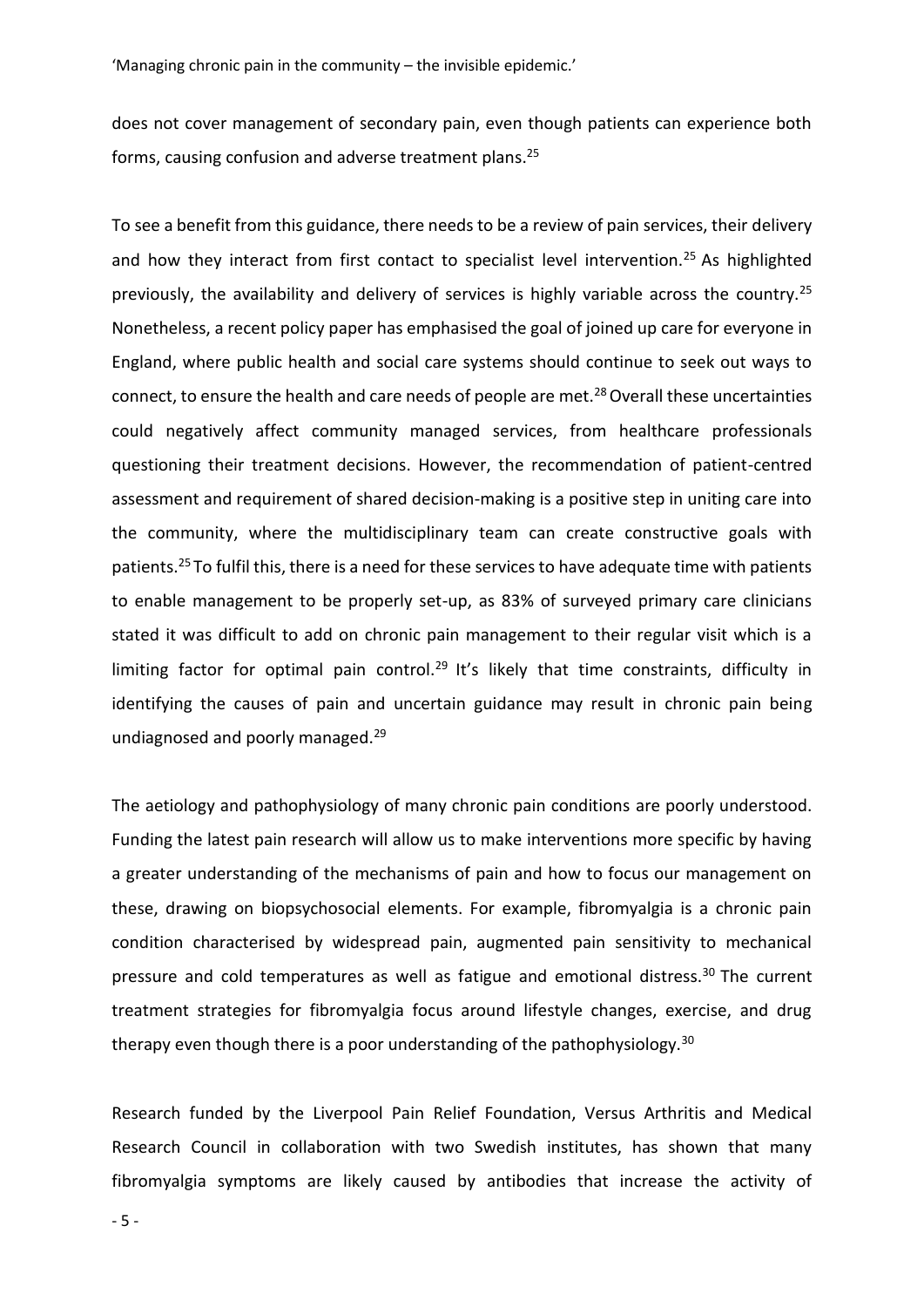nociceptors, challenging the original view that fibromyalgia originated from the brain.<sup>31</sup>This was discovered from the tissue localisation of autoreactive IgG antibodies from fibromyalgia patients to mice.<sup>30</sup> The results demonstrated that the transfer of hypersensitivities was reproducible across all the tested subjects, as well as producing several non-evoked signs and symptoms of fibromyalgia.<sup>30</sup> The study highlights that therapies which reduce the total IgG titre could be effective in the treatment of fibromyalgia.<sup>30</sup>

Other research suggests an imbalance in cytokine production and secretion may act as a cause of pain in fibromyalgia or a consequence of it. $32$  Nonetheless, further research into these fields could play a vital role in the identification of fibromyalgia using biomarkers, differentiating it from other chronic pain conditions such as lupus and rheumatoid arthritis which will aid clinicians in diagnosis. $33$  Further studies have explored the role of dietary behaviour on fibromyalgia, which could improve our recommendations on lifestyle choices. As recent scientific evidence has shown, a combination of therapies can be effective to reduce symptoms which requires a multidisciplinary team to integrate these into a patients care. The common western diet includes foods high in pro-inflammatory nutrients such as glutamate which aggravate symptoms of fibromyalgia.<sup>34</sup> Evidence suggests that vegetarian and vegan diets decrease the relative risk of many chronic diseases as they tend to be rich with antioxidants that aid in alleviating symptoms. $34$  Some studies have concluded that body composition, sleep quality, depression and body inflammation have improved following these dietary patterns but limited quality of studies means further research is necessary to recognise these changes.<sup>34</sup>

The implications of further research are profound to the healthcare community, as they pave the way for better diagnostic criteria's, more effective treatments, and the increased recognition of chronic pain.<sup>31</sup> This will enable community services to utilise resources as 22% of GP consultations focus on pain management; and people with chronic pain consult GPs five times more frequently than those without. $21$  Initiatives such as Making Every Contact Count (MECC), which is an approach to behaviour change utilising the millions of day-to-day interactions in our healthcare system, can also be employed to make positive changes to individuals.<sup>35</sup> This is a vital part of managing chronic pain, as many lifestyle improvements have a positive impact on quality of life by promoting a healthy weight, exercising regularly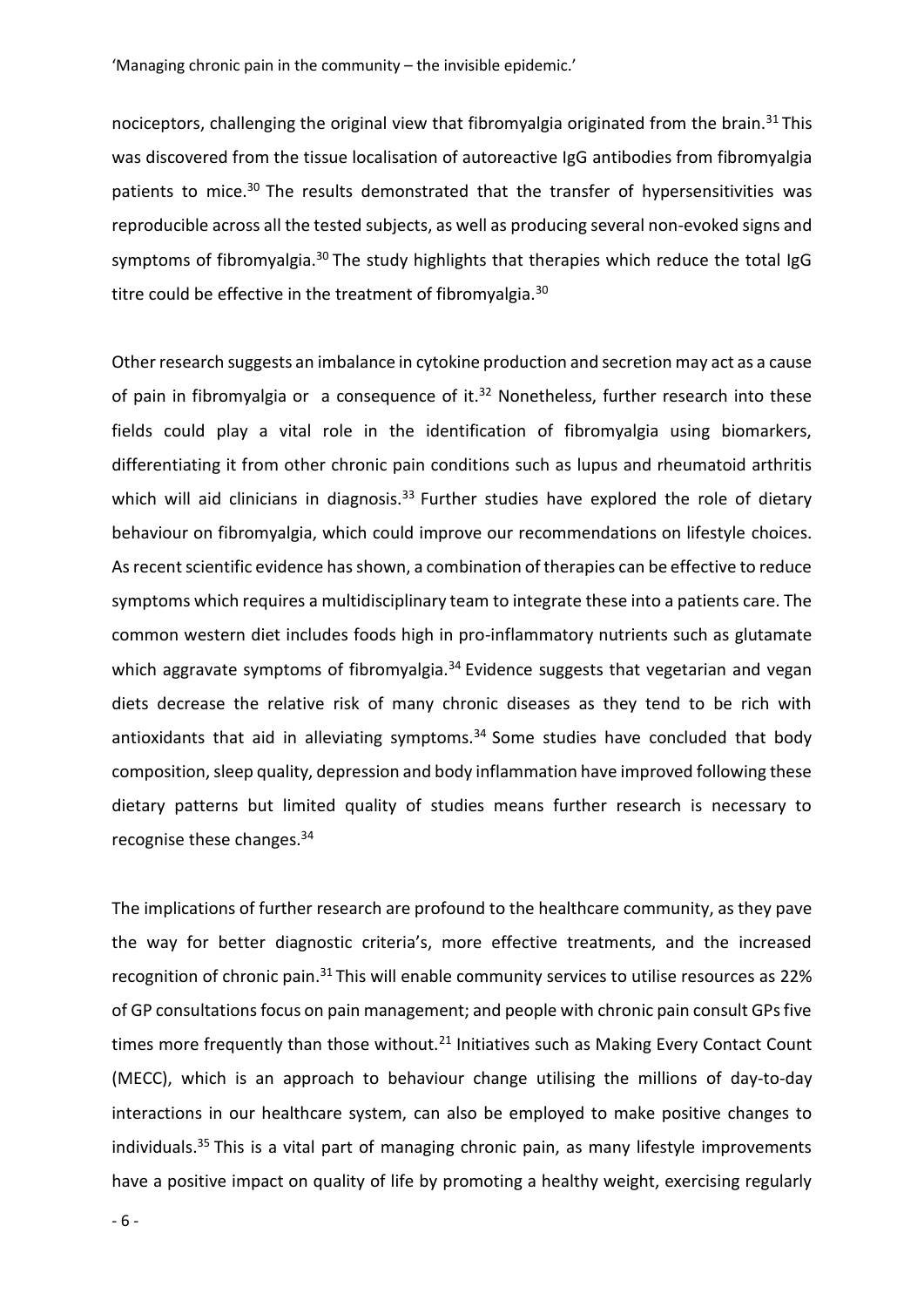and looking after wellbeing.<sup>35</sup> Many NHS trusts in the UK have developed accessible information for patients on how to self-manage with pain, including a dedicated page on the NHS website which provides useful tips, the ability to self-refer to physiotherapy services and links to charities.<sup>36</sup>

A 'one-size-fits-all approach' to the assessment and management of chronic pain is not considered effective. As discussed, pain is a complex phenomenon that is shaped and perpetuated by a person's individual make-up, influenced by different environments and reactions to different stimuli. A person's experience of pain is completely unique, so the assessment and management of pain should be too.<sup>37</sup> Assessments should focus on recognising the individual and empowering them to actively participate in their care by adopting a supportive relationship that fosters shared decision-making.<sup>38</sup> Generic symptom management programmes are neither suitable nor evidence based for patients living with chronic pain which wastes considerable resources and leads to poorer outcomes.<sup>10</sup> Another example of this is "pin-ball care", where patients are passed between healthcare professionals without clear direction or a dedicated patient pathway, often due to poor commissioning which will worsen the access to the required multidisciplinary care.<sup>10</sup>

The move to community services should not just be seen as a way to free up hospital beds, but a unique opportunity to reduce health inequalities, improve the care of patients locally and encourage self-management to put trust back into local healthcare settings.<sup>11</sup> This links to the White Paper, which set out a legislative proposal to avoid a one-size-fits-all approach by leaving many decision to local systems and leaders which is appropriate considering the great variation across England in terms of local health challenges such as pain management.<sup>39</sup> However, there are limitations in what legislation can achieve as the collaboration of local services relies on changes to behaviours, attitudes and relationships of staff and leaders across the healthcare system including national bodies to ultimately improve services.<sup>39</sup>

In conclusion, chronic pain should be managed by an integrated, multidisciplinary team to maximise patient outcomes and recognise that everyone counts.<sup>12</sup> The commissioning of services should recognise the value of community led teams, who can treat patients in their local environments and make every contact count by individualising management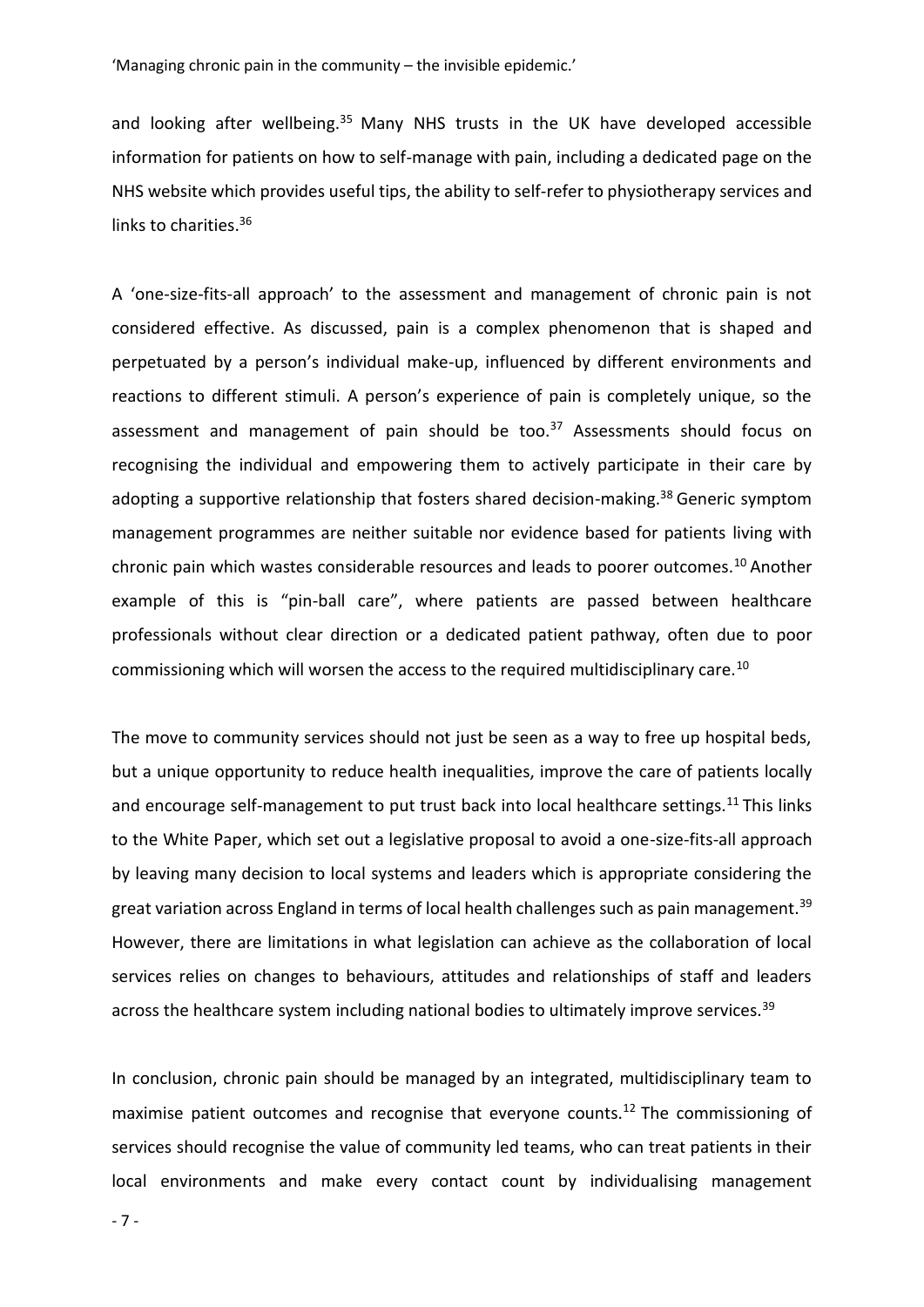programmes and adopting a shared decision-making model with patients. Adopting a 'onesize-fits-all' model cannot meet the needs of patients living with chronic pain and is a wasted opportunity to improve someone's quality of life. This is because pain is as individual as a fingerprint and should therefore be treated as such. The continuation of research into the aetiology and pathophysiology of common chronic pain conditions will be vital in the continued improvement of current assessment and management strategies, which should be guided by patients' individual needs and goals by using a holistic model of care. Treating chronic pain in the community will bridge the gap between services, providing a personalised experience that reaches deep into patients' lives because they are a part of their neighbourhoods, their homes and are with them for the long-term, fulfilling the NHS's ultimate purpose to improve health and wellbeing by supporting everybody to keep mentally and physically well.<sup>39</sup> Improving health is therefore fostered by a different science, one that considers the behaviour of multiple interacting factors which advance the health of whole people within communities.<sup>40</sup> Chronic pain may be a complex and life-changing problem for those that suffer from it, but it's the harmony created from coordinated community services that hold the management of pain together and ultimately help people reach a pain-free future.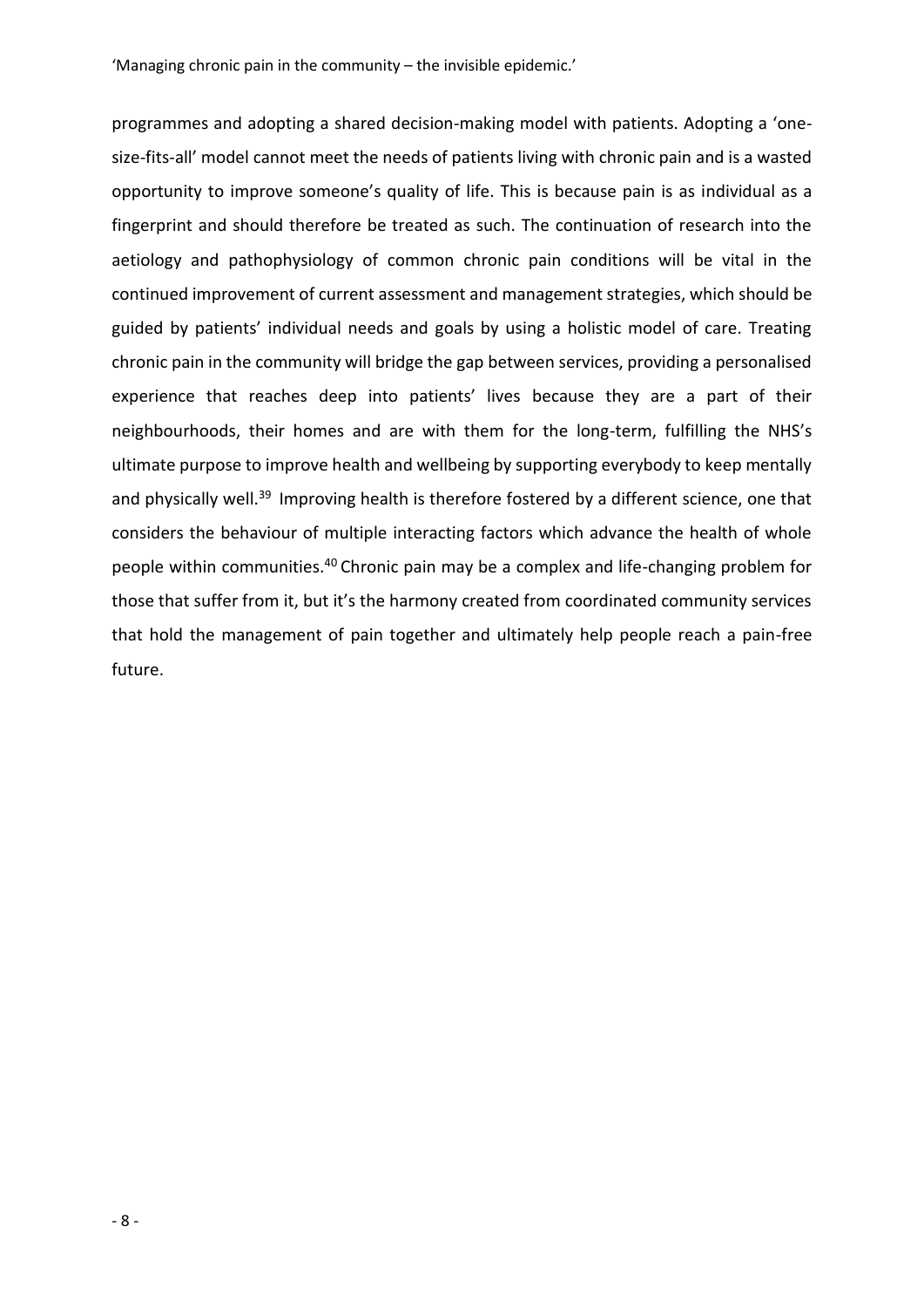References:

- 1. Fayaz A, Croft P, Langford R M, Donaldson L J, Jones G T. Prevalence of chronic pain in the UK: a systematic review and meta-analysis of population studies. BMJ. 2016. [Internet]. Accessed 20/11/2021. Accessed at: <https://bmjopen.bmj.com/content/bmjopen/6/6/e010364.full.pdf>
- 2. Public Health England. Chronic pain in adults 2017. Health Survey for England. 2017. [Internet]. Accessed 20/11/2021. Accessed at: [https://assets.publishing.service.gov.uk/government/uploads/system/uploads/attac](https://assets.publishing.service.gov.uk/government/uploads/system/uploads/attachment_data/file/940858/Chronic_Pain_Report.pdf) [hment\\_data/file/940858/Chronic\\_Pain\\_Report.pdf](https://assets.publishing.service.gov.uk/government/uploads/system/uploads/attachment_data/file/940858/Chronic_Pain_Report.pdf)
- 3. Betteridge N, Johnson M. Chronic Pain: Patient Voice and the NHS Long Term Plan. 2019. [Internet]. Accessed 20/11/2021. Accessed at: [https://www.britishpainsociety.org/static/uploads/resources/files/Chronic\\_Pain\\_Pat](https://www.britishpainsociety.org/static/uploads/resources/files/Chronic_Pain_Patient_Voice__NHS_Long_Term_Plan_CPPC_2019_Pain_Platform_Report.pdf) ient Voice NHS Long Term\_Plan\_CPPC\_2019\_Pain\_Platform\_Report.pdf
- 4. Leslie J Crofford. Chronic Pain: Where the Body Meets the Brain. Transactions of the American Clinical and Climatological Association. Vol: 126. 2015. [Internet]. Accessed 20/11/2021. Accessed at:

<https://www.ncbi.nlm.nih.gov/pmc/articles/PMC4530716/pdf/tacca1260000167.pdf>

- 5. Treede R, Rief W, Barke A, Aziz Q, Bennett M, et al. A classification of chronic pain for ICD-11. [Internet]. 2015. Accessed 20/12/21. Accessed at: <https://www.ncbi.nlm.nih.gov/pmc/articles/PMC4450869/>
- 6. The Kings Fund. Integrated care: our position. [Internet]. 2021. Accessed 20/12/21. Accessed at:<https://www.kingsfund.org.uk/projects/positions/integrated-care>
- 7. NHS. NHS Long Term Plan. 2019. [Internet]. Accessed 20/11/2021. Accessed at: [https://www.longtermplan.nhs.uk/wp-content/uploads/2019/08/nhs-long-term](https://www.longtermplan.nhs.uk/wp-content/uploads/2019/08/nhs-long-term-plan-version-1.2.pdf)[plan-version-1.2.pdf](https://www.longtermplan.nhs.uk/wp-content/uploads/2019/08/nhs-long-term-plan-version-1.2.pdf)
- 8. Public Health England. Community-centred public health. Taking a whole system approach. [Internet]. 2020. Accessed 27/11/21. Accessed at: [https://assets.publishing.service.gov.uk/government/uploads/system/uploads/attac](https://assets.publishing.service.gov.uk/government/uploads/system/uploads/attachment_data/file/857029/WSA_Briefing.pdf) [hment\\_data/file/857029/WSA\\_Briefing.pdf](https://assets.publishing.service.gov.uk/government/uploads/system/uploads/attachment_data/file/857029/WSA_Briefing.pdf)
- 9. Hadi M, Alldred D, Briggs M, Marczewski K and Closs S. 'Treated as a number, not treated as a person': a qualitative exploration of the perceived barriers to effective pain management of patients with chronic pain. [Internet]. 2017. Accessed 27/11/21. Accessed at:

<https://bmjopen.bmj.com/content/bmjopen/7/6/e016454.full.pdf>

- 10. Faculty of Pain Medicine. Improving the lives of people with complex chronic pain: How to commission effective pain management services in England. [Internet]. 2020. Accessed 27/11/21. Accessed at: [https://fpm.ac.uk/sites/fpm/files/documents/2020-](https://fpm.ac.uk/sites/fpm/files/documents/2020-06/Commissioning%20guidance%20draft%20design%20FINAL_0.pdf) [06/Commissioning%20guidance%20draft%20design%20FINAL\\_0.pdf](https://fpm.ac.uk/sites/fpm/files/documents/2020-06/Commissioning%20guidance%20draft%20design%20FINAL_0.pdf)
- 11. NHS. Five Year Forward View. 2014. [Internet]. Accessed 20/11/2021. Accessed at: <https://www.england.nhs.uk/wp-content/uploads/2014/10/5yfv-web.pdf>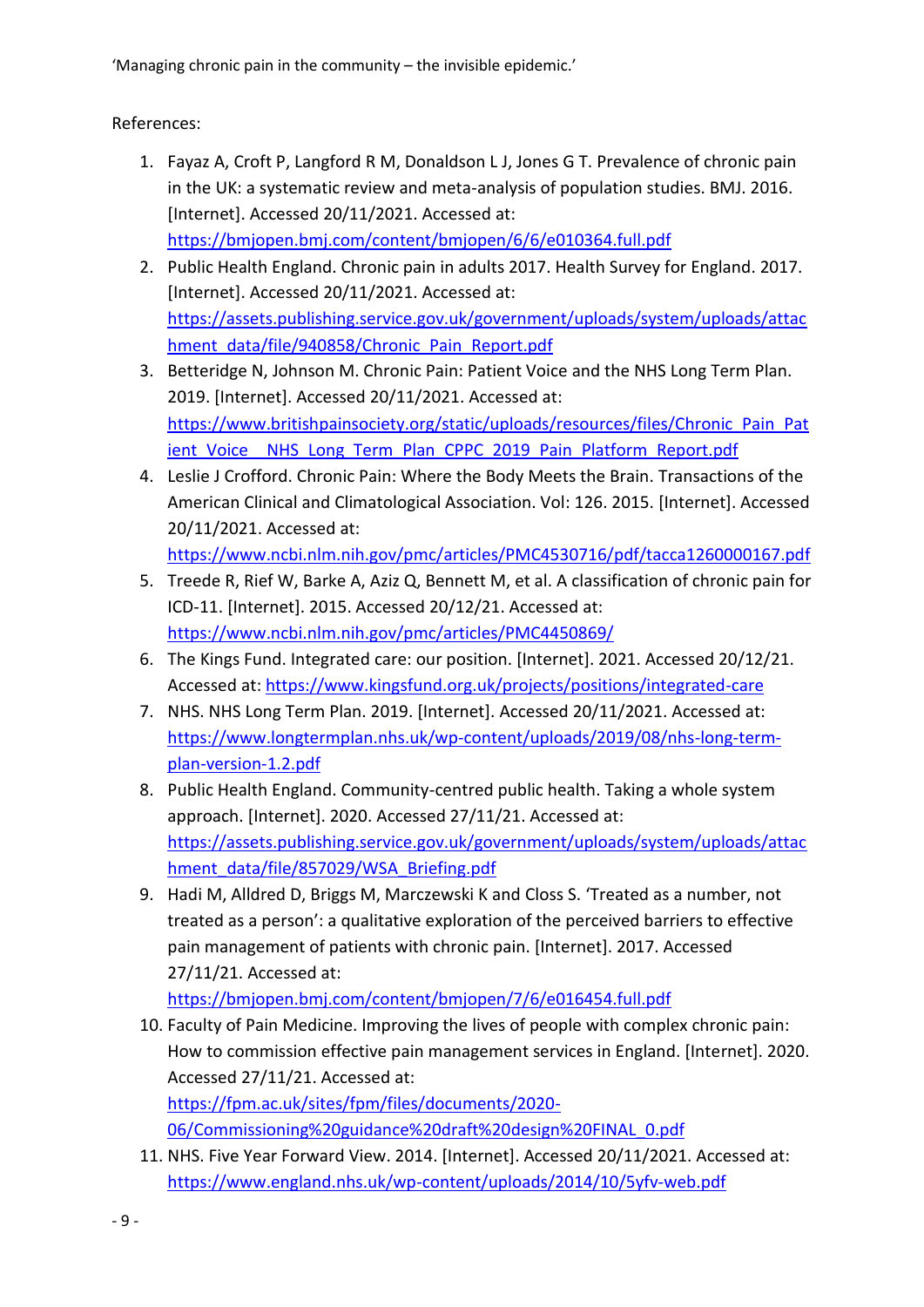- 12. NHS. Values of the NHS Constitution. 2021. [Internet]. Accessed 20/11/2021. Accessed at: https://www.healthcareers.nhs.uk/working-health/working-nhs/nhsconstitution
- 13. Anna Charles. Community health services explained. The Kings Fund. 2019. [Internet]. Accessed 20/11/2021. Accessed at: https://www.kingsfund.org.uk/publications/community-health-services-explained
- 14. Gov.uk. Why are musculoskeletal conditions the biggest contributor to morbidity? [Internet]. 2019. Accessed 21/11/21. Accessed at: Why are musculoskeletal conditions the biggest contributor to morbidity? - UK Health Security Agency (blog.gov.uk)
- 15. Goldberg D, McGee S. Pain as a global public health priority. [Internet]. 2011. Accessed 21/11/21. Accessed at: https://bmcpublichealth.biomedcentral.com/track/pdf/10.1186/1471-2458-11- 770.pdf
- 16. Versus Arthritis. The state of musculoskeletal health 2021. [Internet]. 2021. Accessed 21/11/21. Accessed at: Versus Arthritis: The State of Musculoskeletal Health 2021
- 17. The Pain Relief Foundation. Get involved. [Internet]. 2021. Accessed 21/11/21. Accessed at: Home - The Pain Relief Foundation
- 18. Versus Arthritis. Chronic pain in England. Unseen, unequal and unfair. [Internet]. 2021. Accessed 21/11/21. Accessed at: https://www.versusarthritis.org/media/23739/chronic-pain-report-june2021.pdf
- 19. Gov.uk. Overview of the Health and Social Care Act fact sheet. 2012. [Internet]. Accessed 21/11/2021. Accessed at: https://assets.publishing.service.gov.uk/government/uploads/system/uploads/attac hment\_data/file/138257/A1.-Factsheet-Overview-240412.pdf
- 20. The Kings Fund. How does the NHS in England work? An alternative guide. 2017. [Internet]. Accessed 21/11/2021. Accessed at: https://www.kingsfund.org.uk/audiovideo/how-does-nhs-in-england-work
- 21. Anna Weiss, Faculty of Pain Medicine of the Royal College of Anaesthetists. Core Standards for Pain Management Services in the UK Second Edition. 2021. [Internet]. Accessed 21/11/2021. Accessed at: https://fpm.ac.uk/media/3231
- 22. Marmot M, Allen J, Boyce T, Goldblatt P, Morrison J. Health Equity in England: The Marmot Review 10 Years On. 2020. [Internet]. Accessed 21/11/2021. Accessed at: https://www.health.org.uk/sites/default/files/upload/publications/2020/Health%20 Equity%20in%20England\_The%20Marmot%20Review%2010%20Years%20On\_full%2 0report.pdf
- 23. NHS England and NHS Improvement. Integrating care. Next steps to building strong and effective integrated care systems across England. [Internet]. 2020. Accessed 20/12/21. Accessed at: https://www.england.nhs.uk/wpcontent/uploads/2021/01/integrating-care-next-steps-to-building-strong-andeffective-integrated-care-systems.pdf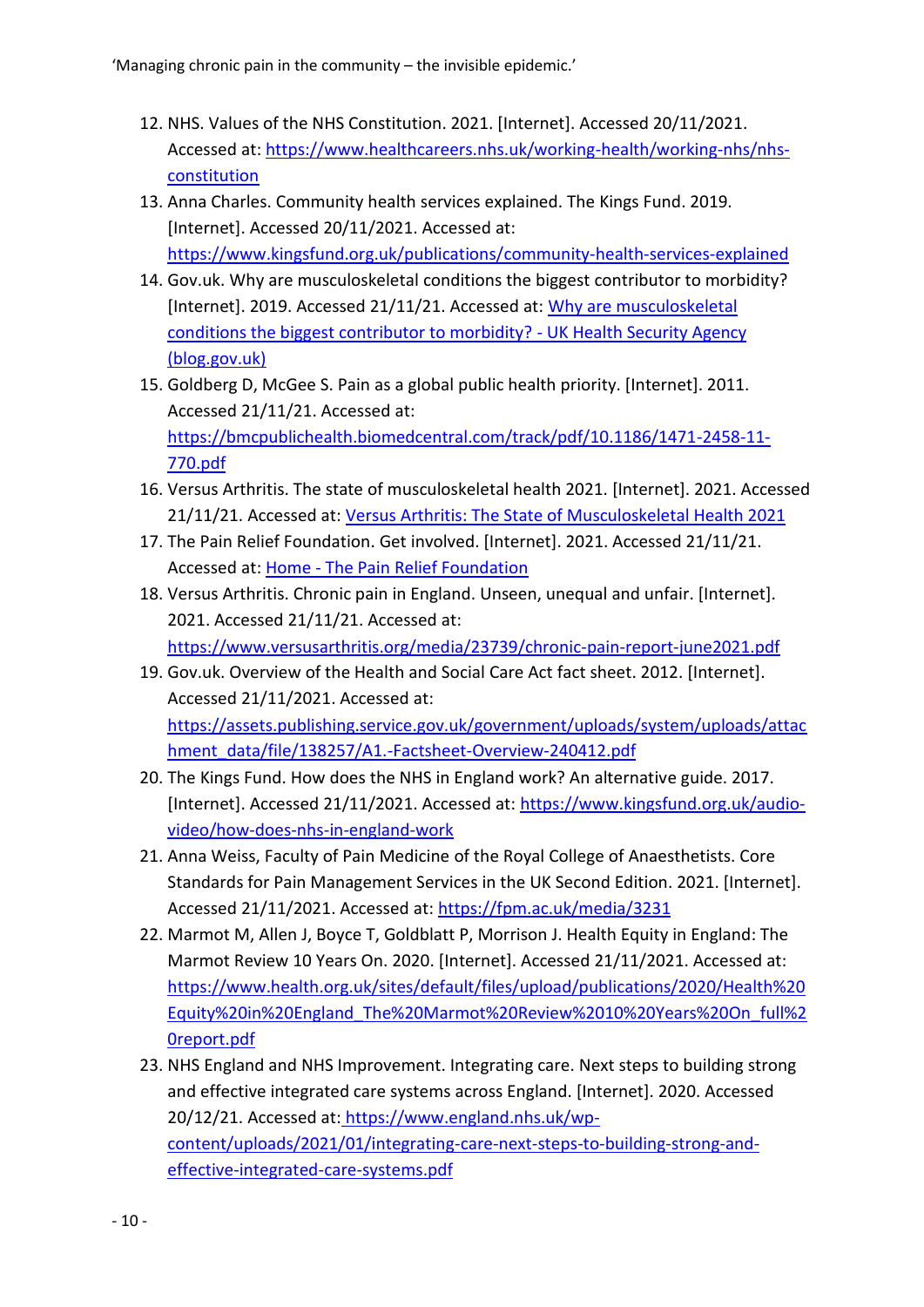- 24. NHS. Pain patients' hospital wait reduced by 90% saving NHS £200k a year. [Internet]. 2018. Accessed 21/11/21. Accessed at: https://www.england.nhs.uk/integratedcare/resources/case-studies/pain-patientshospital-wait-reduced-by-90-saving-nhs-200k-ayear/#:~:text=Patients%20in%20Berkshire%20suffering%20high,than%20%C2%A320 0k%20a%20year.&text=The%20average%20waiting%20time%20is,patients%20seen %20in%20six%20weeks.
- 25. Faculty of Pain Medicine. FPM concerns regarding new NICE chronic pain guidelines. [Internet]. 2021. Accessed 22/11/21. Accessed at: https://fpm.ac.uk/fpm-concernsregarding-new-nice-chronic-pain-guidelines
- 26. National Institute for Health and Care Excellence. Chronic pain (primary and secondary) in over 16s: assessment of all chronic pain and management of chronic primary pain. [Internet]. 2021. Accessed 22/11/21. Accessed at: https://www.nice.org.uk/guidance/ng193/resources/chronic-pain-primary-andsecondary-in-over-16s-assessment-of-all-chronic-pain-and-management-of-chronicprimary-pain-pdf-66142080468421
- 27. The British Pain Society. The British Pain Society's initial statement on NICE guideline NG193 on Chronic pain (primary and secondary) in over 16s: assessment of all chronic pain and management of chronic primary pain. [Internet]. 2021. Accessed 22/11/21. Accessed at:

https://www.britishpainsociety.org/static/uploads/resources/files/BPS\_statement\_o n\_final\_NICE\_guideline\_NG193\_for\_CPP\_and\_CSP\_-\_8\_April\_2021\_FINAL.pdf

- 28. Department of Health and Social Care. Integration and innovation: working together to improve health and social care for all. [Internet]. 2021. Accessed 22/11/21. Accessed at: https://www.gov.uk/government/publications/working-together-toimprove-health-and-social-care-for-all/integration-and-innovation-working-togetherto-improve-health-and-social-care-for-all-html-version#executive-summary
- 29. Carnago L, O'Regan A, Hughes J. Diagnosing and treating chronic pain: are we doing this right? [Internet]. 2021. Accessed 22/11/21. Accessed at: https://www.ncbi.nlm.nih.gov/pmc/articles/PMC8072853/pdf/10.1177\_2150132721 1008055.pdf
- 30. Goebel A, Krock E, Gentry C, Israel M, Jurczak A, Urbina C, et al. Passive transfer of fibromyalgia symptoms from patients to mice. The Journal of Clinical Investigation, Volume 131, Issue 13. [Internet]. 2021. Accessed 27/11/21. Accessed at: https://www.jci.org/articles/view/144201/pdf
- 31. Versus Arthritis. Research shows that fibromyalgia is likely a condition of the immune system. [Internet]. 2021. Accessed 27/11/21. Accessed at: https://www.versusarthritis.org/news/2021/june/research-shows-that-fibromyalgiais-likely-a-condition-of-the-immune-system/
- 32. Uceyler N, Hauser W, Sommer C. Systematic review with meta-analysis: cytokines in fibromyalgia syndrome. [Internet]. 2011. Accessed 27/11/21. Accessed at: